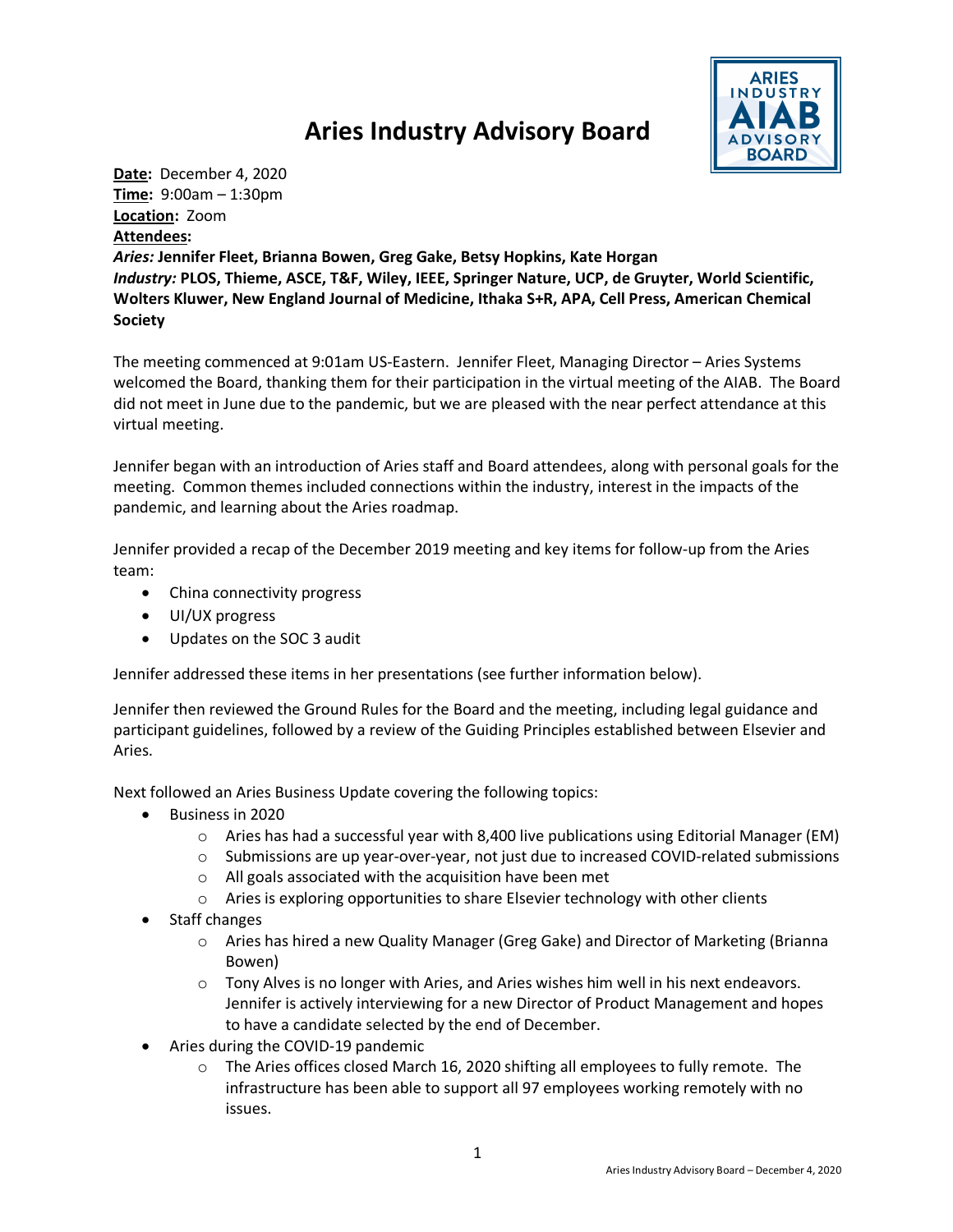- o The offices re-opened with 25% capacity as of June 15.
- $\circ$  The staff meets quarterly for organizational updates, with each department meeting regularly, including social times like "coffee breaks" and "team trivia".
- China Experience
	- $\circ$  Over the past year we have seen a dramatic increase in the number of page views coming from China, with China now representing 25% of our daily traffic.
	- o Higher volumes increasingly result in slower response times in afternoon in China due to "great firewall" saturation.
	- $\circ$  Aries is working on a number of infrastructure-related initiatives to try and alleviate these issues.
- SOC Certification
	- o When the Board last met, they asked for Aries to provide the SOC Audit report. The prior report is available on our website (https://www.ariessys.com/wpcontent/uploads/LexisNexis-\_Aries\_-2019-Type-1-SOC-3-Report.pdf).
	- o SOC3 process has been put on hold as we are working remote, but work will resume in 2021.
- Audits and Security
	- o We have undergone both an accessibility audit on EM/PM and a security audit of our physical space.
	- $\circ$  As a result of the accessibility audit, we are working on developing accessibility champions within key departments (starting with UI/UX and Product, moving to Quality and Engineering next).
	- $\circ$  As a result of the security audit, we are installing security cameras and taking stronger security steps at our offices in North Andover, MA.
- Development Process
	- o Following the full deployment of v17.0, Aries will begin rolling out features via monthly releases rather than the "big bang" releases of the past.
	- o Goal is to roll features out to clients as soon as they are available, and to minimize the impact to clients when new features are deployed.
	- $\circ$  In support of this, we are aligning our development teams with product components, encouraging more "ownership" in all parts of the development process.

Additional conversations included:

• Increased traffic in 2020 and whether it is attributable to the "COVID spike" and if so, specifically from China, or from an increased client base. Though that type of information is unavailable, anecdotal evidence suggests a general "COVID spike".

Board attendees suggested or requested the following:

- Aries should invest in infrastructure enhancements to support researchers.
- Discuss accessibility training process and next steps as a result of the training.
- Provide high-level overview of disaster recovery, redundancy, and technical infrastructure in place.

Greg Gake, Quality Engineering Manager at Aries, presented on areas of improvement he has focused on in the Quality Department:

• Greg introduced himself, having just joined Aries in July of 2020, and having 30 years of experience in development and quality.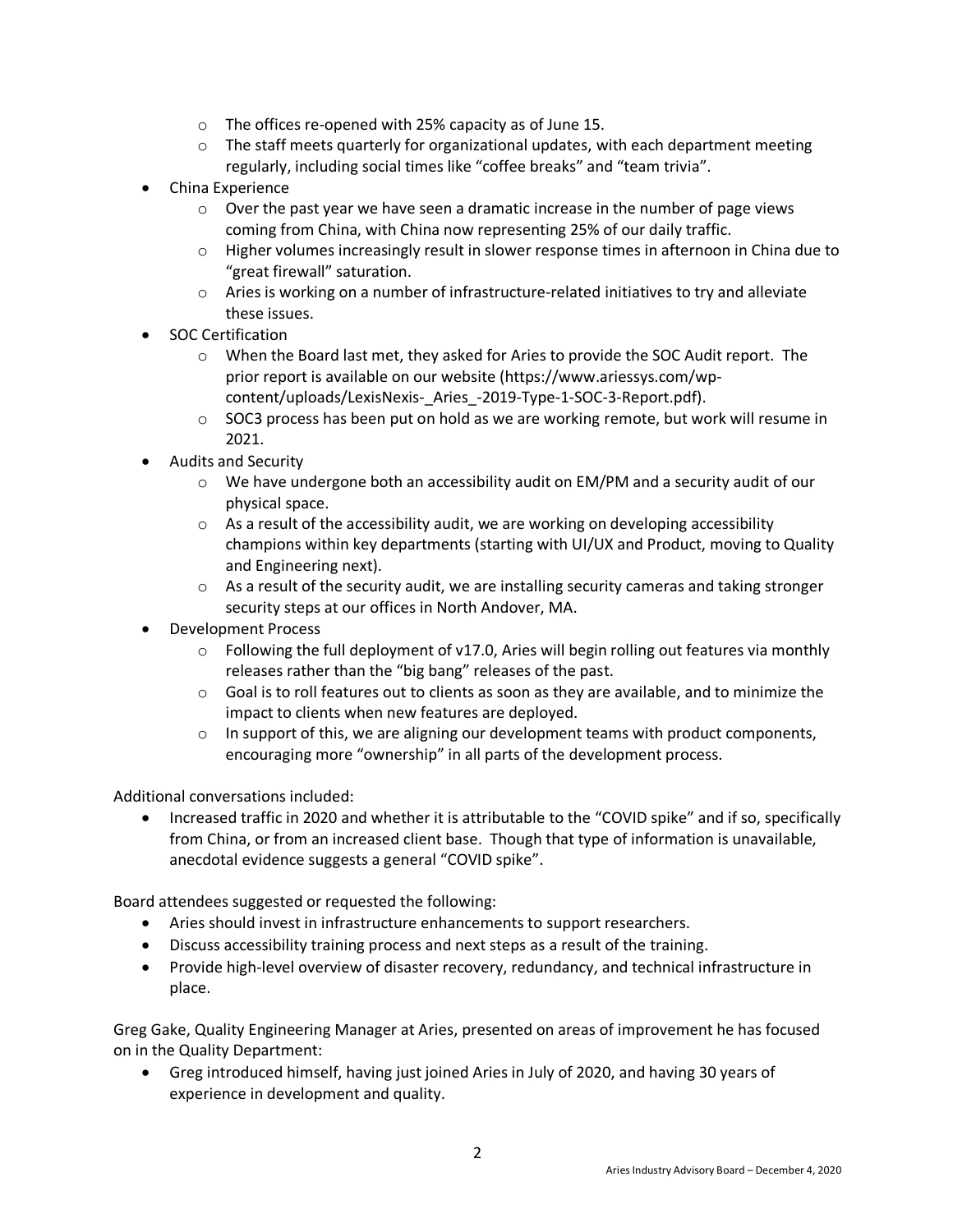- The team at Aries are dedicated to improving the quality of EM by improving processes.
- The two key initiative areas are:
	- o Testing efficiencies, such as standardizing current industry tools, increasing automated testing over manual testing, and identifying key customer workflow areas
	- o People reinforcement, such as pairing product testing expects with automation testing experts, embedding QEs with Engineering teams, and expanding the team
- These initiatives are already showing dividends with the number of bugs trending down over the past few months.
- Further to the above, Aries has instituted a development freeze with a clear quality gate defined before development can resume.

Additional conversations included:

• Speed and page performance testing will become part of the automation that is being developed, though currently those metrics are provided by Aries' Operations team from their monitoring tools.

Jennifer continued the meeting with the Development Roadmap and Strategic Initiatives:

- Development focus is around three elements: innovation, integrations, and enhancements.
	- o Innovations include our ongoing LiXuid workflow
	- o Integrations include developing APIs with systems outside of EM
	- o Enhancements improve the usability and utility of the system
- Key initiatives for Aries are:
	- o OA Switchboard: An OASPA initiative, Aries was an early sponsor of this with Jennifer on the Advisory Board. Pilot integration is underway with Microbiology Society. More information will be presented at the next AIAB meeting.
	- $\circ$  UI/UX updates: Aries has hired a dedicated UI/UX designer. He has already started work on a strategic and organized, comprehensive style guide for Aries assets and works closely with Product to ensure alignment. The first three UI/UX updates being worked on are refreshing the Navigation Bar, refreshing the Main Menus, and revising the Reviewer Invitation pages.
- Version 17.0, which is currently in beta testing, encompasses the three development elements in the following features:
	- $\circ$  Innovations: LiXuid Development continues with the introduction of XML Workflow via production tasks, including an integrated editing tool, and an auto-pagination tool being released in 2021.
	- o Integrations: Repository integrations via API, Manuscript Evaluation tools via API, Convey API, and WeChat API.
	- o Enhancements: Key enhancements include Search Submission from the Navigation Bar, batch assignments for Editors and tasks, and batch configurations for Article Types.
- Beyond version 17.0, Aries is investigating such things as:
	- o Reviewer Locator Service
	- o Ingest invited submissions capability
	- o Collaboration with Elsevier to introduce integration of tools into EM

Additional discussion included:

• Identification mechanism for data deposits: URL, through persistent DOI of sorts is also possible.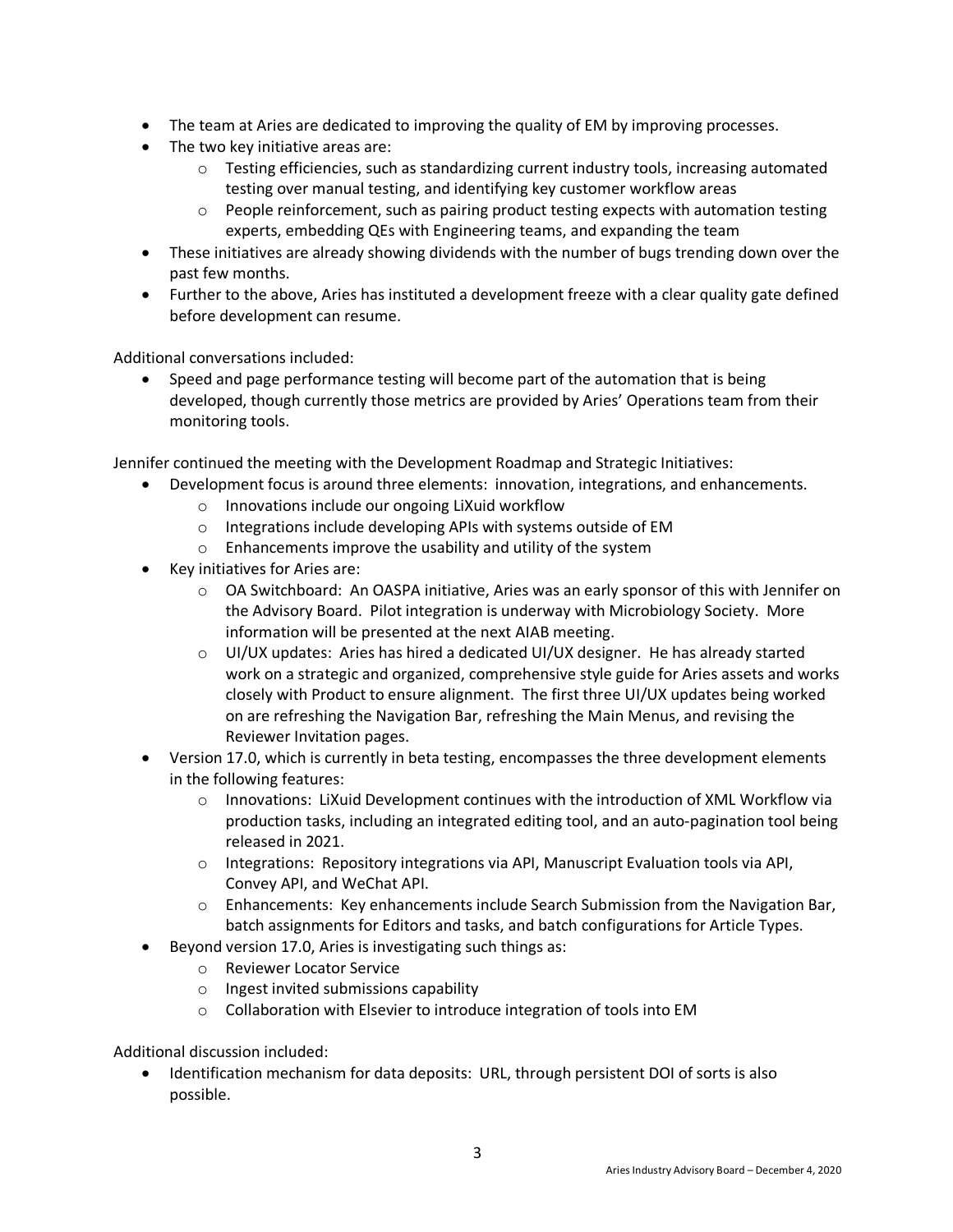- General APIs including people data for reporting. Some clients have used the API on a limited basis with Data Salon.
- We have been asked to explore a more robust integration allowing for more people data however, it is not currently on our roadmap. Additional API requests will be investigated by Aries as they are requested

Kate Horgan led a facilitated discussion around the impacts of COVID-19:

- Since the March timeframe, Aries staff began working from home. Aries began identifying ways to support our clients as they adapted as well:
	- o Provide free sites for dedicated COVID-19 research
	- o Bulk workflow changes for changing needs
	- o Assist in messaging and system changes to accommodate process changes
- Submission volumes increased significantly in Q2 2020. Factors are not just around COVID-19 research, but the non-medical impacts as well. Increased volume also reflected topics related to racial just issues as well.
- In general, challenges included:
	- o The need to adapt to quicker turn-around times
	- o Difficulty in finding reviewers for the increased submissions
	- o Strains on human processing to accommodate the changes

Kate then led facilitated discussion with the board as a whole on the following topic areas:

- Preprint servers expanding interest in having submissions go to preprint simultaneous to submission to journals, or somehow incorporated into the workflow.
- Requests and challenges around recording and reporting on diversity, ethnicity, and inclusion of authors, reviewers. Legal aspects need to be considered as this leads to questions on data usage, storage, retention.
- Reviewer and Editor engagement: some areas have had larger reviewer availability; some areas are lower reviewer availability. As submissions continue to come at higher volumes, the reviewer resources are not as available. Some attendees have used the change in working to inform ways to streamline processes.
- Moving Editorial Manager to the Cloud is a project we are starting to undertake. Concerns raised were mostly around data retention rules.
- Concerns were raised around our integration with WeChat. Jennifer clarified that clients would be setting agreements directly with Charlesworth, who will be licensing their WeChat gateway to Aries customers. This direct relationship will allow clients to initiate use of the integration based on their own comfort level.
- With the new UI/UX resource, will Aries be revisiting the mobile usage of EM? Further exploration can be added to the UI/UX backlog.

Roger Shoenfeld of Ithaka led a facilitated discussion on the Year of Data in review. Roger identified four ways of looking at data:

- Funder: Open Data Mandates
- Institution: Try to be compliant and supportive of open data mandates though not always fully understanding policies and regulations
- Publishers: Connecting publications to the supporting data. FAIR (findable, accessible, interoperable, and reusable) principles are becoming common, though COAR (Confederation of Open Access Repositories) are discontent with the efforts.